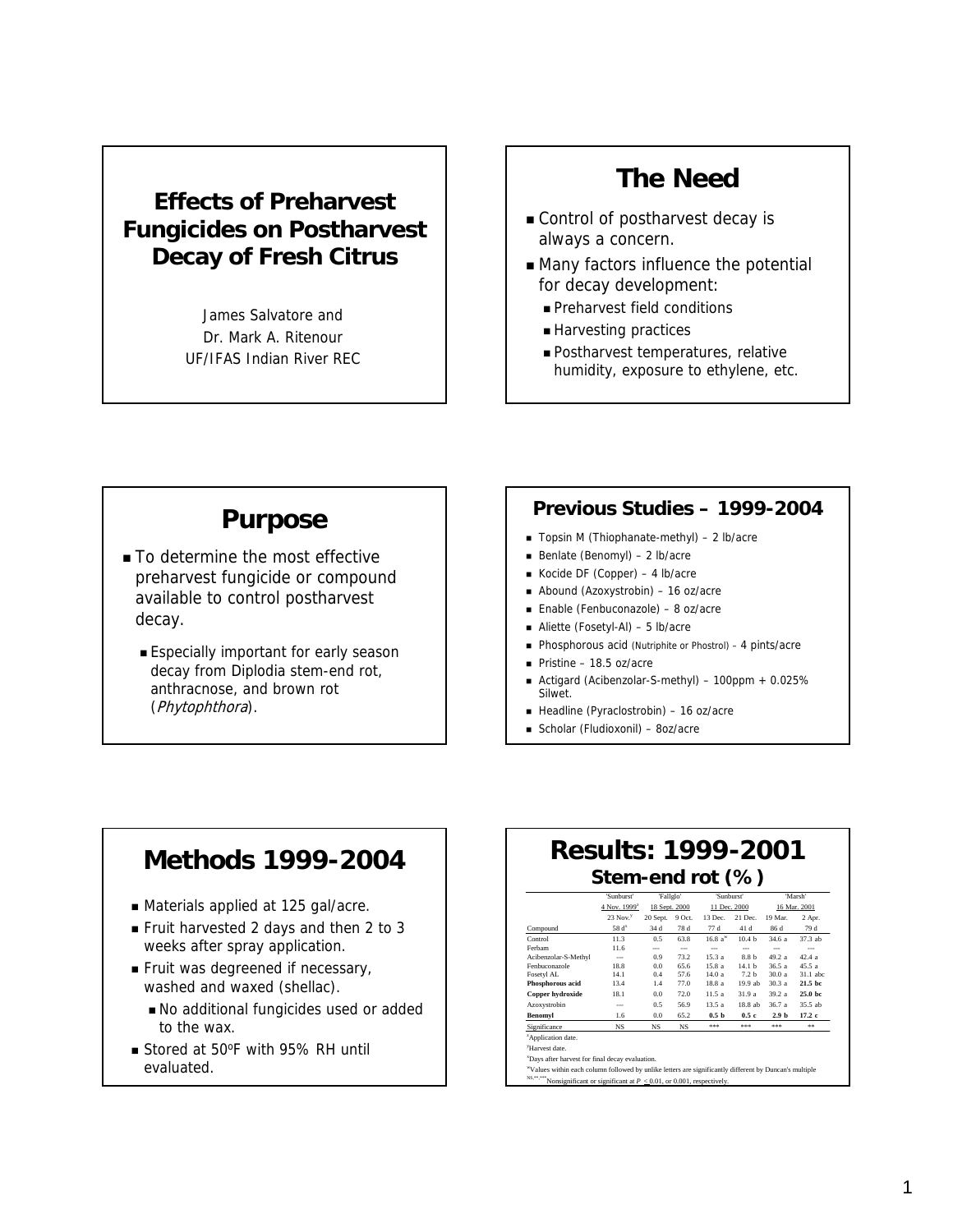| <b>Results: 2001-2003</b><br>Stem-end rot (%)                                                                                                                                                                     |           |                             |         |                  |           |                   |                          |                  |                 |                  |                  |
|-------------------------------------------------------------------------------------------------------------------------------------------------------------------------------------------------------------------|-----------|-----------------------------|---------|------------------|-----------|-------------------|--------------------------|------------------|-----------------|------------------|------------------|
|                                                                                                                                                                                                                   |           | 'Sunburst'                  |         | 'Marsh'          |           | 'Valencia'        | Navel                    | Ruby Red'        |                 |                  | "Murcott"        |
|                                                                                                                                                                                                                   |           | 4 Dec. 2001 <sup>z</sup>    |         | 25 Feb. 2002     |           | 23 Apr. 2002      | 21 Oct. 2002             | 14 Nov. 2002     |                 |                  | 4 Feb. 2003      |
|                                                                                                                                                                                                                   |           | 6 Dec. <sup>y</sup> 18 Dec. | 27 Feb. | 11 Mar.          | 25 Apr.   | 6 May.            | 28 Oct.                  | 21 Nov. 5 Dec.   |                 | 11 Feb. 25 Feb.  |                  |
| Compound                                                                                                                                                                                                          | $81d^*$   | 84 d                        | 118 d   | 123 d            | 133 d     | 122 d             | 67 d                     | 123 d            | 109 d           | 59 d             | 56 d             |
| Control                                                                                                                                                                                                           | 16.8      | 33.9                        | 373a''  | 252a             | 25.5      | 30.4a             | 32.2a                    | 157a             | 10 <sup>3</sup> | 100a             | 20.9             |
| Pyraclostrobin                                                                                                                                                                                                    | 11.3      | 17.4                        | 30.1 ab | 15.9 ab          | 25.8      | 36.8 a            | $\overline{\phantom{a}}$ |                  | $\sim$          |                  | ---              |
| Phosphorous acid                                                                                                                                                                                                  | 12.8      | 22.8                        | 24.7 ab | 12.0 abc         | 23.9      | 310a              | ---                      |                  | ---             |                  | ---              |
| Thiophanate methyl                                                                                                                                                                                                | 9.4       | 12.6                        | 10.7c   | 4.1 <sub>c</sub> | 13.6      | 9.2 <sub>b</sub>  | 9.4 <sub>h</sub>         | 4.6 <sub>b</sub> | 43              | 4.1 <sub>b</sub> | 1.5 <sub>1</sub> |
| Benomvl                                                                                                                                                                                                           | 10.3      | 12.2                        | 19.6 bc | 7.9 bc           | 10.9      | 10.1 <sub>b</sub> | 11.6 <sub>b</sub>        | 7.8 <sub>b</sub> | 4.5             | 3.1 <sub>b</sub> | 2.71             |
| Significance                                                                                                                                                                                                      | <b>NS</b> | <b>NS</b>                   | **      | **               | <b>NS</b> | ***               | **                       | 99               | NS.             | ÷.               | **               |
| Application date.                                                                                                                                                                                                 |           |                             |         |                  |           |                   |                          |                  |                 |                  |                  |
| Harvest date                                                                                                                                                                                                      |           |                             |         |                  |           |                   |                          |                  |                 |                  |                  |
| Days after harvest for final decay evaluation.                                                                                                                                                                    |           |                             |         |                  |           |                   |                          |                  |                 |                  |                  |
|                                                                                                                                                                                                                   |           |                             |         |                  |           |                   |                          |                  |                 |                  |                  |
| Values within each column followed by unlike letters are significantly different by Duncan's multiple range test at $P \le 0.05$ .<br>Nonsignificant or significant at $P < 0.05$ , 0.01, or 0.001, respectively. |           |                             |         |                  |           |                   |                          |                  |                 |                  |                  |
|                                                                                                                                                                                                                   |           |                             |         |                  |           |                   |                          |                  |                 |                  |                  |
|                                                                                                                                                                                                                   |           |                             |         |                  |           |                   |                          |                  |                 |                  |                  |
|                                                                                                                                                                                                                   |           |                             |         |                  |           |                   |                          |                  |                 |                  |                  |
|                                                                                                                                                                                                                   |           |                             |         |                  |           |                   |                          |                  |                 |                  |                  |

| <b>Results: 2004</b>                   |                          |                   |         |  |  |  |
|----------------------------------------|--------------------------|-------------------|---------|--|--|--|
|                                        | <b>Red GFT</b>           |                   |         |  |  |  |
| Treated 10.20.04<br>Harvested 10.22.04 | Stored 56 d              |                   |         |  |  |  |
| <b>Treatment</b>                       | Stem end rot Anthracnose |                   | % Decay |  |  |  |
| Headline                               | 131                      | 6.5d              | 18.6    |  |  |  |
| Pristine                               | 11.6                     | $12.2 \text{ cd}$ | 24.4    |  |  |  |
| Topsin                                 | 4.8                      | $13.5 \text{ cd}$ | 18.3    |  |  |  |
| Scholar                                | 17.5                     | $15.5 \text{ cd}$ | 31.5    |  |  |  |
| <b>Benlate</b>                         | 7.5                      | $20.1$ bcd        | 19.6    |  |  |  |
| Abound                                 | 119                      | 22.6 abc          | 26.9    |  |  |  |
| Phostrol                               | 12.8                     | 33.6ab            | 45.0    |  |  |  |
| Control                                | 6.9                      | 41.5a             | 33.4    |  |  |  |

### **Materials and Methods**

- Fungicides were applied at a rate of 125 gpa
- Trees were sprayed until run-off using a Stihl<sup>®</sup> backpack sprayer. (Prior studies were applied using an air blast sprayer)



### **Methods**

- Sprays were applied on 11/4/05 and fruit was harvested on 11/9/05.
- USDA 77-19 Grapefruit Hybrid
- Half of the fruit was de-greened at 4ppm Ethylene, 85F and 90% RH.
- Fruit was not washed or waxed.
- Stored in cold rooms at 58F and evaluated every 2 weeks for decay.
- New formulation added: Topsin F ■ 40 oz/A (Equivalent to 2lbs/A of Topsin M)

#### **Results: 2005 USDA 77-19** Treated 11.04.05

| Harvested 11.09.05 | Stored 28 d              |                  |                  |
|--------------------|--------------------------|------------------|------------------|
| <b>Treatment</b>   | Stem end rot Anthracnose |                  | % Decay          |
| Topsin F           | 1.5 <sub>cd</sub>        | 5.8 <sub>b</sub> | 7.0 <sub>d</sub> |
| <b>Topsin M</b>    | 3.9 <sub>bc</sub>        | 13.6ab           | 16.8c            |
| <b>Benlate</b>     | 1.7c                     | 15.8ab           | 17.4 bc.         |
| Headline           | 8.4 <sub>b</sub>         | 11.1ab           | $19.1$ bc.       |
| Pristine           | 8.6 b                    | 22.0a            | 29.7 ab          |
| Phostrol           | 19.3a                    | 13.7ab           | 31.3a            |
| Control            | 19.5a                    | 18.5a            | 36.0a            |

### **Conclusions**

- Benlate & Topsin were the most consistent product we have tested.
- Both Benlate & Topsin showed a significant reduction of stem end rot & increase in healthy fruit after storage.
- Aliette, Abound, Enable, Actigard, and Kocide were never significantly better than the control.
- Benlate occasionally reduced Anthracnose prior to 2004.
	- Headline, Benlate, and Topsin significantly reduced the incidence of Anthracnose in 2004 and Topsin F in 2005